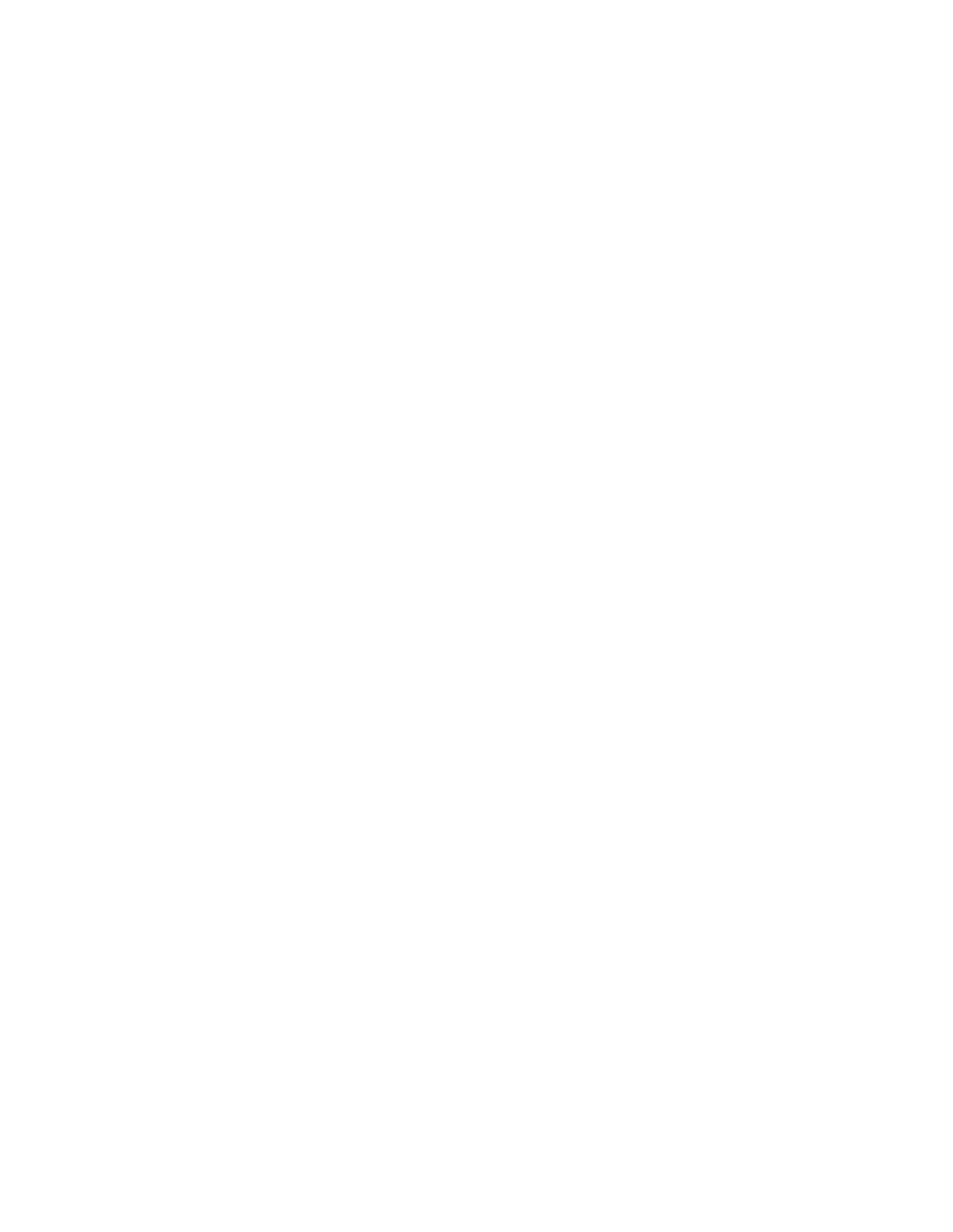## **Contents**

## Page

| $1 \quad \blacksquare$ |  |
|------------------------|--|
| $\overline{2}$         |  |
| $\overline{3}$         |  |
| $\boldsymbol{4}$       |  |
| $5\phantom{1}$         |  |
| 6                      |  |
| $\overline{7}$         |  |
| 8                      |  |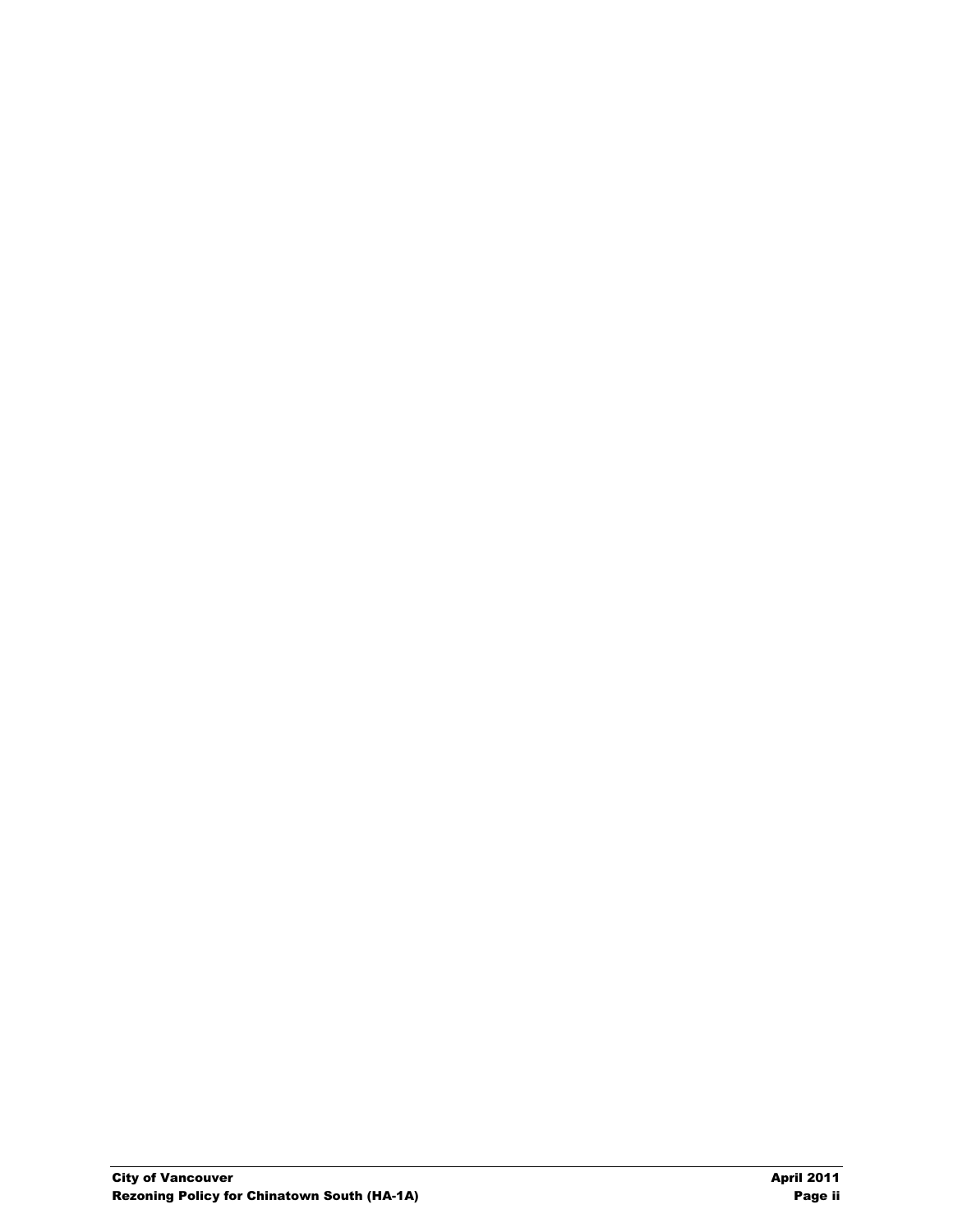#### 1 Intent

The intent of this policy is to provide guidance on rezonings in Chinatown South (HA-1A), specifically related to proposals for additional height beyond provisions in the Zoning and Development By-law. Development of higher buildings in this area shall balance the opportunity for additional growth and resulting public benefits with preserving the important heritage and cultural character of Chinatown.

Established in the 1880's, Chinatown is one of the two formative communities of Vancouver. The community has an evolving and enduring cultural identity, with many active community organizations, a distinctive urban and cultural landscape, and a unique vernacular architecture. As such, the overall development scale of the Chinatown, in particular the HA-1 (Pender Street) area, should continue to reinforce and support the prevailing heritage context, fine-grained character, and generally low to mid-rise building forms. Higher buildings are appropriate in HA-1A (Chinatown South) only as outlined in this policy.

Future growth in Chinatown South resulting from this policy is expected to contribute to the overall economic revitalization and residential intensification of Chinatown (HA-1 and HA-1A), as well as to support innovative heritage, cultural and affordable and social housing projects in the Chinatown area.

In addition to the provisions that follow, proposals for higher buildings in Chinatown South (HA-1A) shall adhere to the existing, applicable Council-approved plans, policies, and guidelines for each site. Further, the provisions in this rezoning policy do not preclude additional requirements that will be determined during the enquiry and rezoning process.

## 2 Application

This Rezoning Policy applies to the HA-1A area, as identified in Map 1 below. For the purposes of this policy, Chinatown South is defined as the portion of the HA-1A zoning district south of Pender Street. In order to maintain an appropriate scale adjacent to the historically significant Pender Street (HA-1, as showing in Map 1) this policy does not apply to the small HA-1A area north of Pender Street.



Map 1 – Rezoning Policy Area for Chinatown South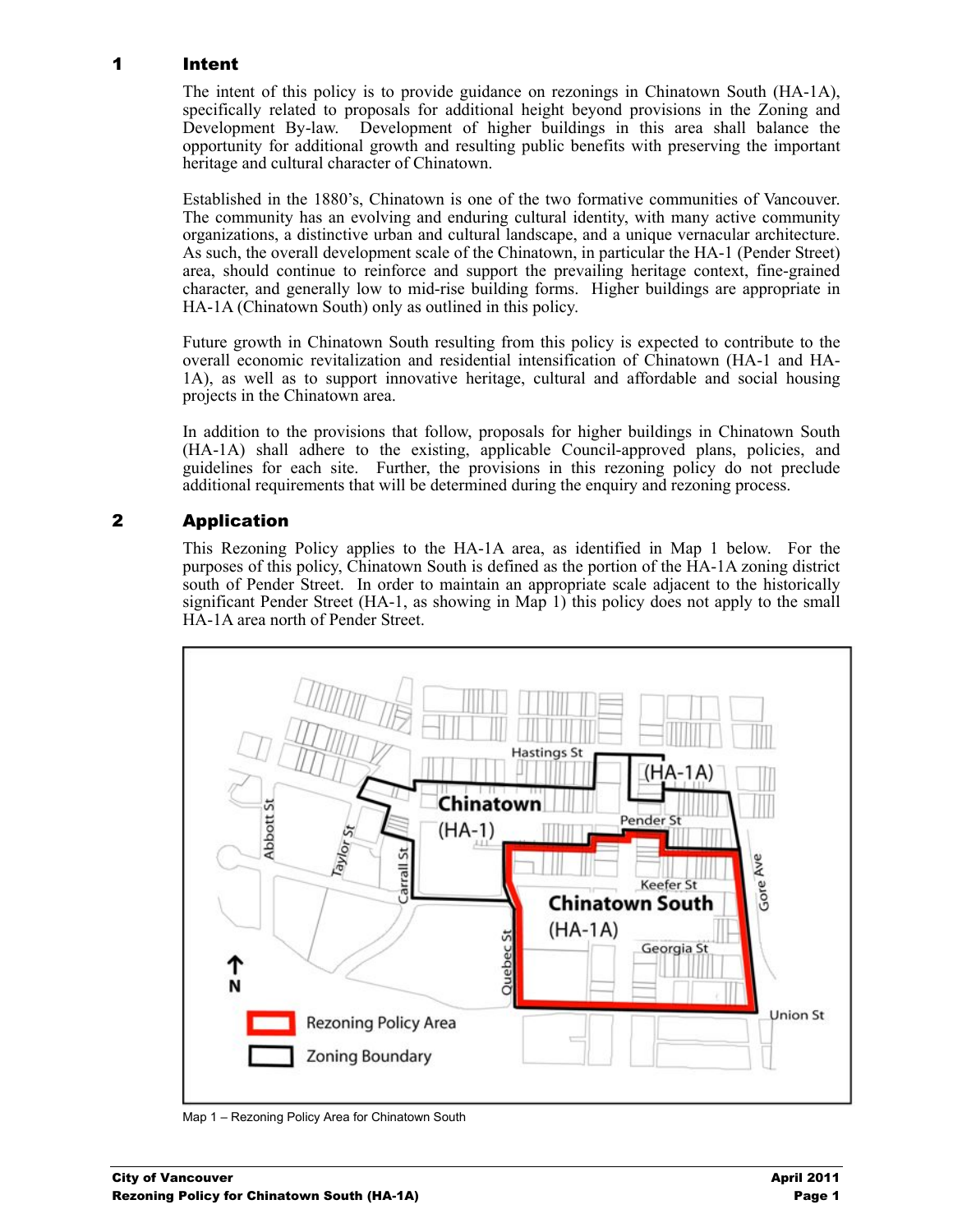#### 3 Definitions

For the purposes of this document:

- (a) "Chinatown South" means that portion of the HA-1A zoning district that is south of Pender Street.
- (b) "Higher building" means a development proposal that exceeds the maximum height provided for in the site's zoning district schedule and other applicable Council-adopted policies.
- (c) "Main Street Sub-area" means that portion of Chinatown South with properties fronting on Main Street, south of Keefer Street.

#### 4 Early Review Process

Prior to submitting a written rezoning enquiry for any site in Chinatown South, applicants shall meet with City staff early in their design process. The purpose of this meeting is to review the development concept, ensure proper contextual influences are considered, and clarify design strategies to meet heritage, land use, built form, scale and character objectives. Applicants are encouraged to prepare a site context analysis and preliminary urban design response for discussion at this meeting.

The processing of rezoning applications that may result from this policy will include the typical review by City advisory bodies, including but not limited to the Urban Design Panel, Vancouver Heritage Commission, and the Chinatown Historic Area Planning Committee. Depending on the nature of a proposal, additional special review may be required, and could include: presentation of proposals at the enquiry stage, joint committee workshops, inclusion of guest panel members on committees, etc.

#### 5 Height and Massing

The following height limits shall apply to rezonings in Chinatown South, and as identified in Map 2 below, subject to consideration of the urban design provisions outlined in this policy (including view cones, shadow, and context analysis):



(a) Chinatown South — Height up to a maximum of 120 ft. will be considered. (b) Main Street Sub-area — Height of approximately 150 ft. will be considered.

Map 2 – Possible Heights through Rezoning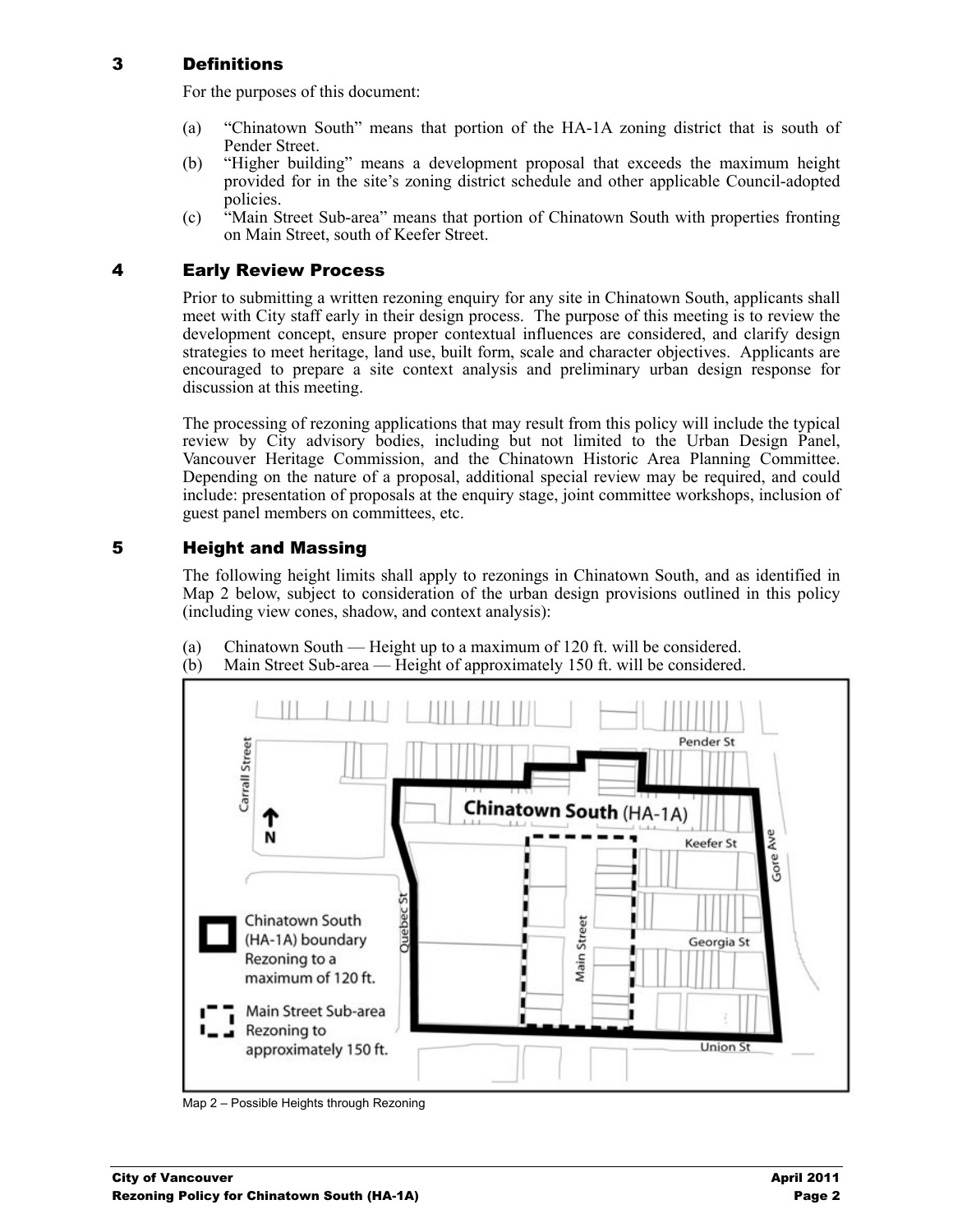There is no floor area density provision in the HA-1 and HA-1A Districts Schedule, therefore floor areas achievable and related building forms result from the application of maximum heights and the design guidelines to the context of a specific site and proposed development. This approach to managing achievable floor area shall continue under this rezoning policy, noting that both the urban design provisions listed below and the Chinatown HA-1A Design Guidelines shall be applied.

#### 6 Urban Design Provisions

- (a) Respect historic Chinatown (HA-1) in terms of adjacent architectural scale, orientation, massing expression, details and materials.
- (b) The recommended development site frontage for rezoning to heights above the zoned maximum of 90 ft. is 75 to 125 ft.
- (c) Vary building facades in order to convey incremental development, and to reflect historic development patterns such as 25 ft. lots, sawtooth building heights, and the resulting asymmetrical streetwall character.

Composition of the facades to incorporate the following:

- (i) On all developments over 90 ft. in height, and for all developments on parcels with Main Street frontage over 50 ft., all street-facing facades should be modulated into distinct increments of  $20 - 35$  ft. vertical bays, and emphasize vertical proportions up to 90 ft.
- (ii) Street facing facades should exhibit distinctly different architectural treatments for each 50-66 ft. frontage increment, as if developed incrementally over time and designed by different architects, and should not repeat an immediately adjacent design treatment.
- (iii) Facades should include at least one strong horizontal expression or 'beltline' between 20 – 35 ft. above grade; this does not need to align with adjacent beltlines and is in addition to the required horizontal expression of the lower street façade and storefront level, per the Chinatown HA-1A Design Guidelines.
- (iv) Any primary street wall longer than 66 ft., and taller than 70 ft., should vary the upper height of the primary street façade to create a sawtooth profile at 90 ft.; the vertical step should be a minimum of 2 stories, and align with the modulations described in (i) and (ii) above. The resulting sawtooth form does not need to be symmetrical on the parcel or align with street wall profiles adjacent.
- (d) Setbacks are described in the Chinatown HA-1A Design Guidelines. Additional setbacks for that portion of the building above 90 ft. will be determined upon contextually-based analysis towards effective and appropriate transition in form/massing, scale, and character.

Setbacks and modulation of the upper building massing to incorporate the following:

- (i) The building form above 90 ft. should exhibit façade articulation and modulation that is compatible with the building forms below, but need not follow exactly the street wall increments described in (c) above.
- (ii) A setback of 25 ft. minimum should be provided at 90 ft. along the entire primary facade of the building, and a setback of 15 ft. minimum should be provided at 90 ft. from all other street fronting property lines.
- (iii) For all developments over  $120$  ft. in height, the building form above 90 ft. should exhibit a modulated skyline profile; any continuous roofline length over 66 feet, should step a minimum of 3 stories to break the roofline. Roof profiles other than flat are encouraged.
- (e) For all sites where a higher building would have a visual impact on the protected Olympic Village Pier view cone  $(G.1.2)$ , upper building massing and roof profile shall be shaped to maintain and respect the mountain profile and further, modulated to provide permeable views to the mountain range and valley profile beyond. Where possible, floor plate dimensions and shape shall be oriented to maximize the open view to the mountains and valley.